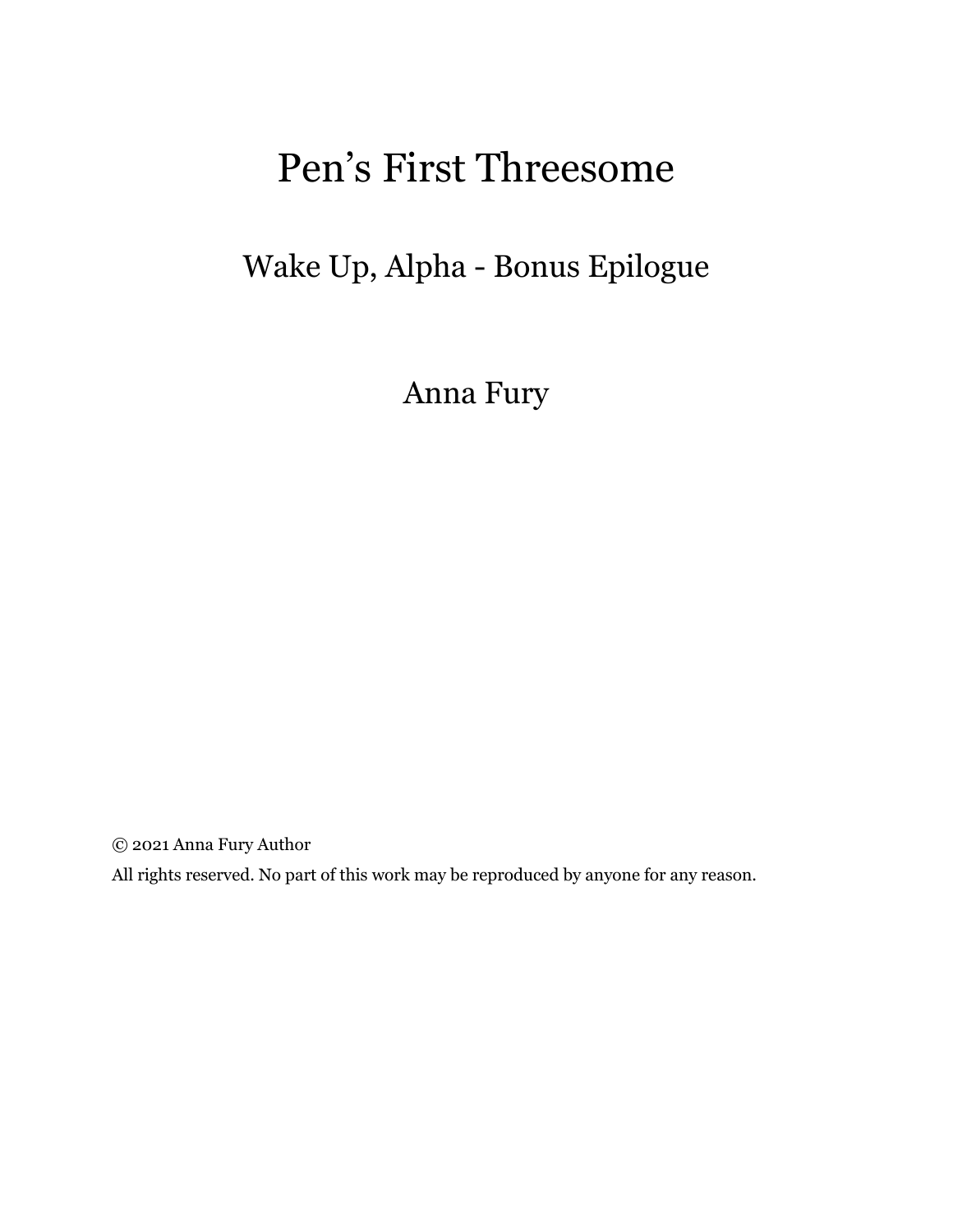My shockingly handsome mate smiles at me from across the dinner table. Next to me, Brady talks quietly with Mal and Orion about the attack this week. It's a somber topic, but right now—a few short days after the full moon—my mind is elsewhere.

Under the table, Samson kicks his legs out and rests both feet on the bench on either side of my thighs. His smile widens when I reach down and caress up both his ankles. I just want to touch him, all the damn time.

Now that we're mated and he's shifting, his seer powers are growing exponentially. The things he's capable of doing are shocking and awe-inspiring, and they make me hungry to lick every inch of him all damn day. But...those capabilities also make him a valuable part of our pack's leadership crew, and we need that guidance now more than ever. His free time is growing short.

I feel a faint rap inside my mind, and I know it's Rolf trying to connect. Closing my eyes, I will myself into the blank, empty space he occupies inside Samson's mind, the space I can see now as well.

"Good evening, mate," floats Rolf's deep voice into my ear.

It's bizarre that this other side of Samson, this gift he has, manifests itself in the form of a different male. He looks like Samson—sort of. Rolf is all thick, stacked muscle, but darker than Samson—tanner. He's freaking hot, and I'd be a damn liar if I didn't admit to having fantasized about him once or twice, which is almost embarrassing because with the way our minds are interconnected, he probably knows.

That hasn't stopped me from flirting with Rolf, but it's still a struggle for me to remain present in this space for longer than a few minutes. I'm completely determined to improve though.

Someone sets a plate down next to me, and it snaps me out of Samson's mind. I smile as Tiernan's Irish lilt drifts into my ears. "Good eve', Pen. How are yeh holding up?" His handsome face breaks into a wide grin as I grip Samson's ankle and keep stroking. Tiernan's eyes glance down, then across the table to my mate, who smiles smugly.

"Still got that full moon energy going, I see," quips Tiernan with a smirk. "Have yeh been practicing what we learned yesterday?"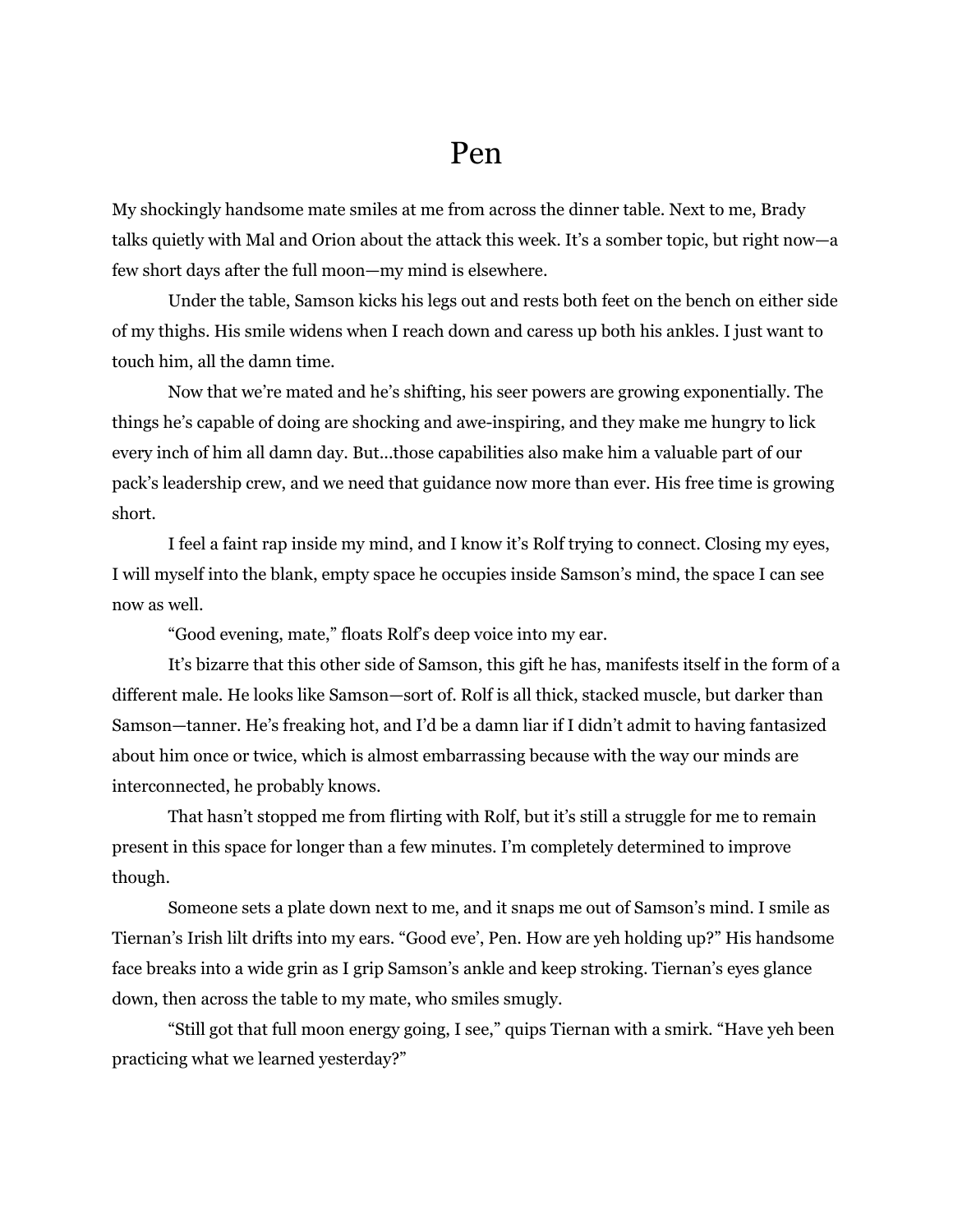"She's up to ten full minutes," Samson rumbles proudly. "But she is getting stronger every time."

"Aye, that's great news, Pen," cheers Tiernan, stuffing steak in his mouth. "Tonight we're gonna work on your ability to see Samson's visions. It's important for the both of yeh, as sometimes alphas and omegas interpret things differently."

"Oh, really?" I ask, curious.

"Aye," he agrees. "Omega intuition is a remarkable thing. Mine has definitely read situations differently than I have sometimes—she's usually right too. It's handy to work as a team, so that's why it's critical we teach yeh how to read his visions—fast."

Dinner passes in a blur as we chat with Tiernan and enjoy the delicious food. There's an undercurrent of worry though, because after the attack, it's clear we're not safe here. I'm getting accustomed to having a target on my back, but I'd rather have more offensive capabilities.

"Let's get this done, Tiernan," I say as he finishes up his steak. "I'm ready." The seer smiles at me, then my mate. "Itching fer a training, is she?" "She is *always* ready," offers Samson quietly, with a sly smile in my direction.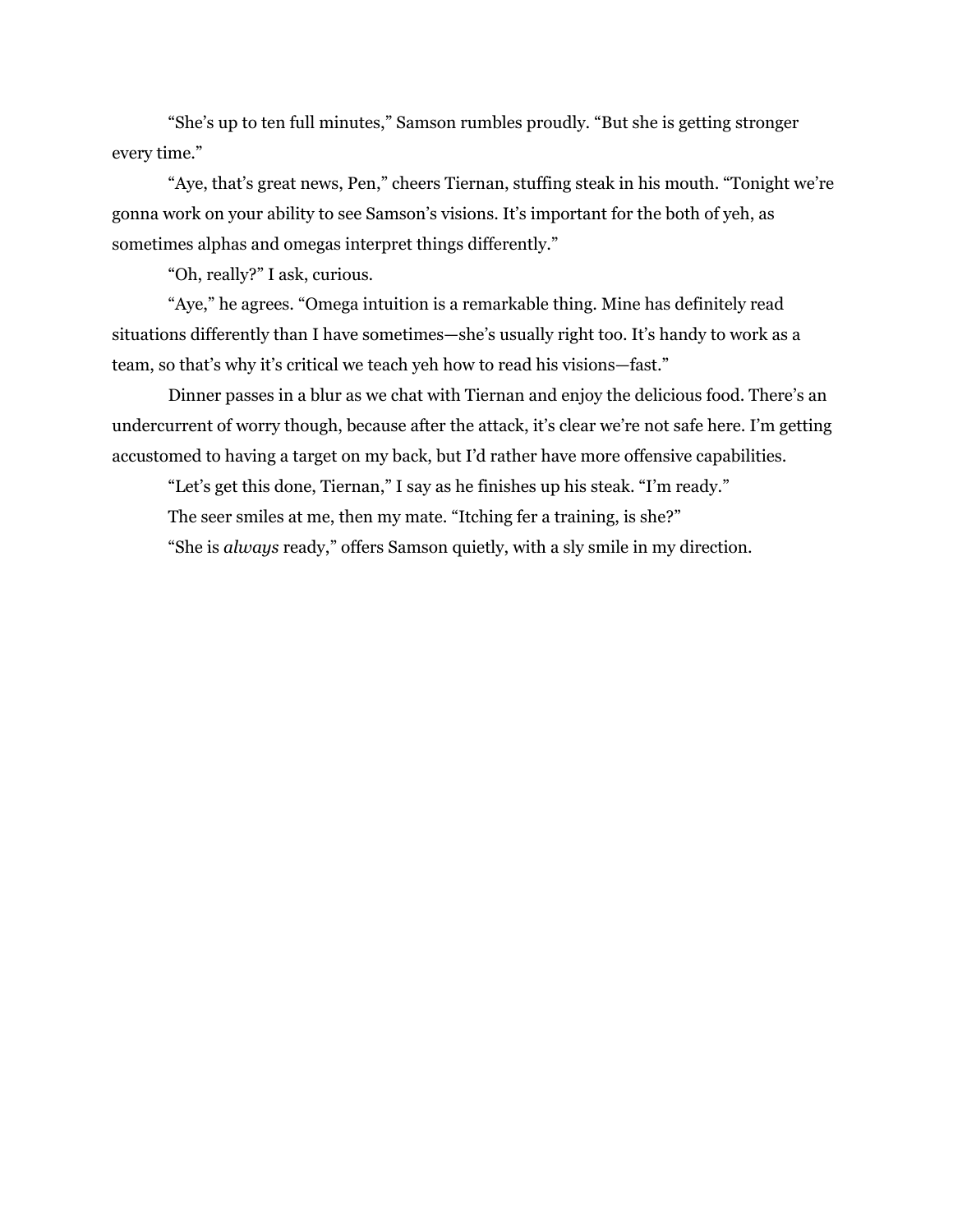## Samson

Now that Pen and I are fully mated, our connection is flourishing—*she* is flourishing. She's always been incredibly strong and resilient, but she's thrown herself into this training with a vigor that continues to surprise me—although it shouldn't, because if she is anything, she is the most stubborn person I know—Even more stubborn than Orion, which is truly saying something.

"Come, mate," I command her as I reach across the dinner table.

Penelope slaps her palm in mine and hops up onto the bench seat, jumping into my arms. Immediately, her lips find my neck as she winds her long arms around my neck, peppering my skin with nipping kisses. We ignore the casual interest of our packmates as we head up the row of tables.

"Calm yourself, Penelope," I chide her as I stalk out of the Great Hall, through the kitchen, and to the front of the house. We ascend the stairs as she giggles into my chest, stroking freckled fingers down the golden line that marks me as our pack's seer.

Sparks fly down the backs of my thighs as she leans in, licking her way up the line. Heat blooms in my chest, spreading down to my core as I growl into her ear.

"Do not get me started," I purr. "Tiernan is right behind us." If she keeps touching me the way she does, I will not be able to hold myself back. The pull of the moon is still a heady rush that makes me wilder than usual. And teaching my mate to enter my mind, to interact with Rolf, is still draining because it's so new. "We need to concentrate," I remind her.

Tiernan grumbles lightheartedly under his breath, following us into my room. He folds his enormous frame down into a fireplace chair, as she and I take up residence in the other one. I leave Pen folded around me because closeness helps us to connect.

Her forehead touches mine as she nuzzles me gently with her nose. "I love you so hard, alpha," she admits with a smile.

"I know," I joke, nipping at her lower lip as she chuckles.

"Asshole, I was trying to be sweet."

*Come, omega,* purrs Rolf in our joined consciousness.

*I like it when you say that, Rolf,* returns Penelope, her teasing tone traveling through the bond to Rolf and I.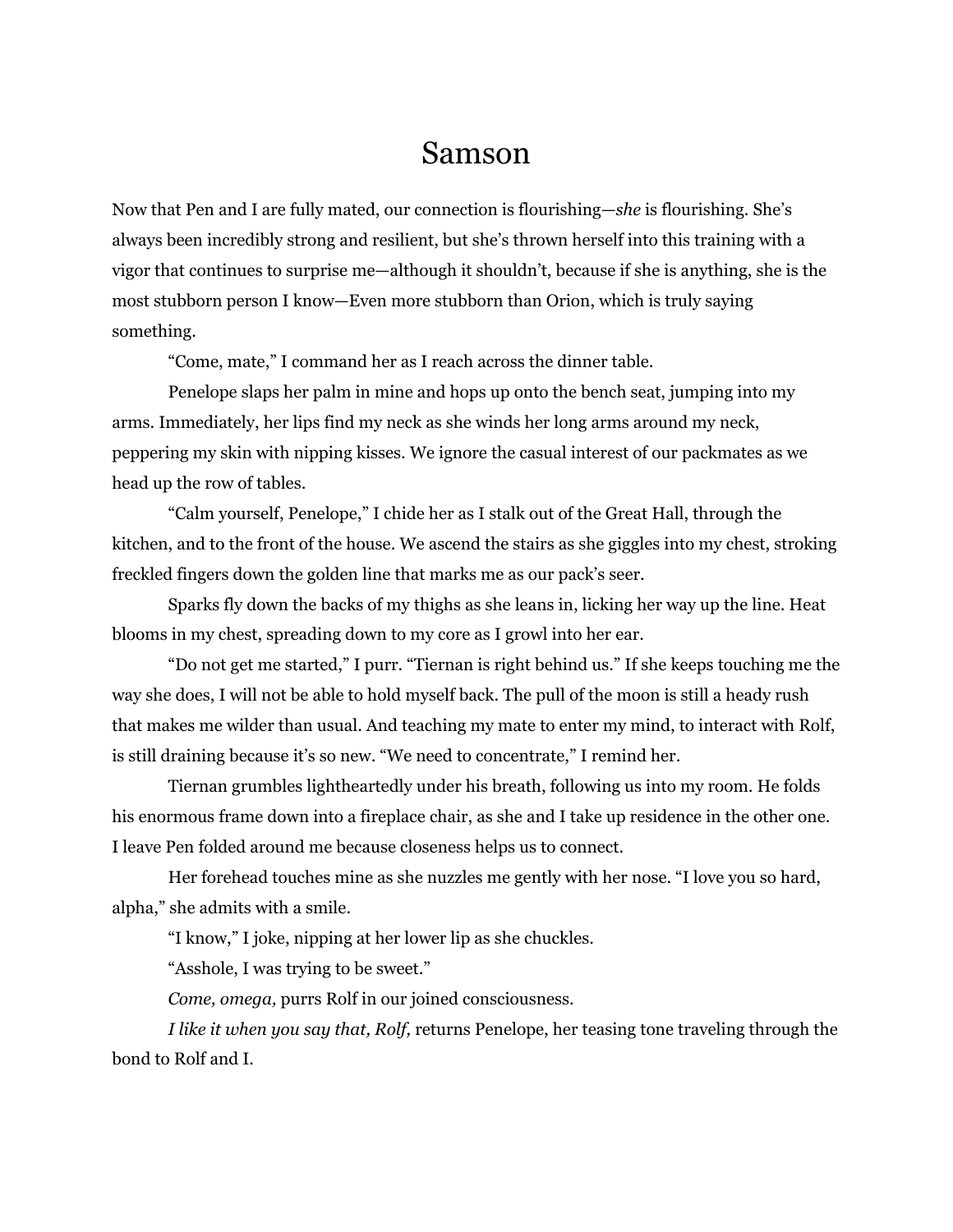*This teasing is driving me mad,* he admits, as Tiernan knocks on our mind. We all converge together into the dark place that's become our meeting room; Tiernan pulling up a chair as Rolf settles himself down next to Pen and I. Even here, she's wrapped around me.

Although she glances over at Rolf—and I'm sure she gives him a come hither stare, because his nostrils flare and his chest heaves slowly— he can't rip his eyes from her; I know he's remembering her earlier question about playing around with him in this space.

"We've only got ten minutes or so," I grumble at them both. "Let us do what we came here for."

Rolf whines deep in his chest as he struggles against reaching out to touch her.

In my arms, Penelope strokes her fingers up and down my chest absentmindedly, not tearing her gaze from Rolf.

"I sense I've got limited time with yeh tonight," Tiernan deadpans, "But let's try to focus for a moment, shall we?"

My mate moans softly, but turns in my lap so her back is pressed to the gleaming line on my chest.

Pulling my shirt over my head, I groan when she settles back into me, lifting up the back of her shirt so that our bare skin connects. As always, sparks fly down the line, lust screaming through my body at any hint of connection with her.

Tiernan sniggers. "Alright, Pen. Samson will think of his last vision, and I want you to try to focus on him and allow those images into your mind."

I've only had two visions, so I think of the first one, allowing the visuals to settle in my brain. My mate's skin rubbing on mine is a distraction, but I clear those thoughts and feel her joining me in the vision. She stands next to me, her hand in mine as we watch, almost as if we're watching a television screen.

Yesterday she was able to stay here for a minute or two. Today she stays much, much longer—long enough to see nearly the whole vision. But then her energy flags, and we appear back in the room with Tiernan and Rolf.

Rolf slow-claps as he gifts her a devastating smile. "Well done, omega, well fucking done."

"Aye," agrees Tiernan. "I sense that took a lot out of yeh, Pen, so we'll end there for tonight—that alone was a huge achievement. But keep practicing that until you can see the entire vision. Try it with everything Samson's seen. If he gets any new visions, try with those as well until yeh're able to see all of it, alright? Multiple times in a row."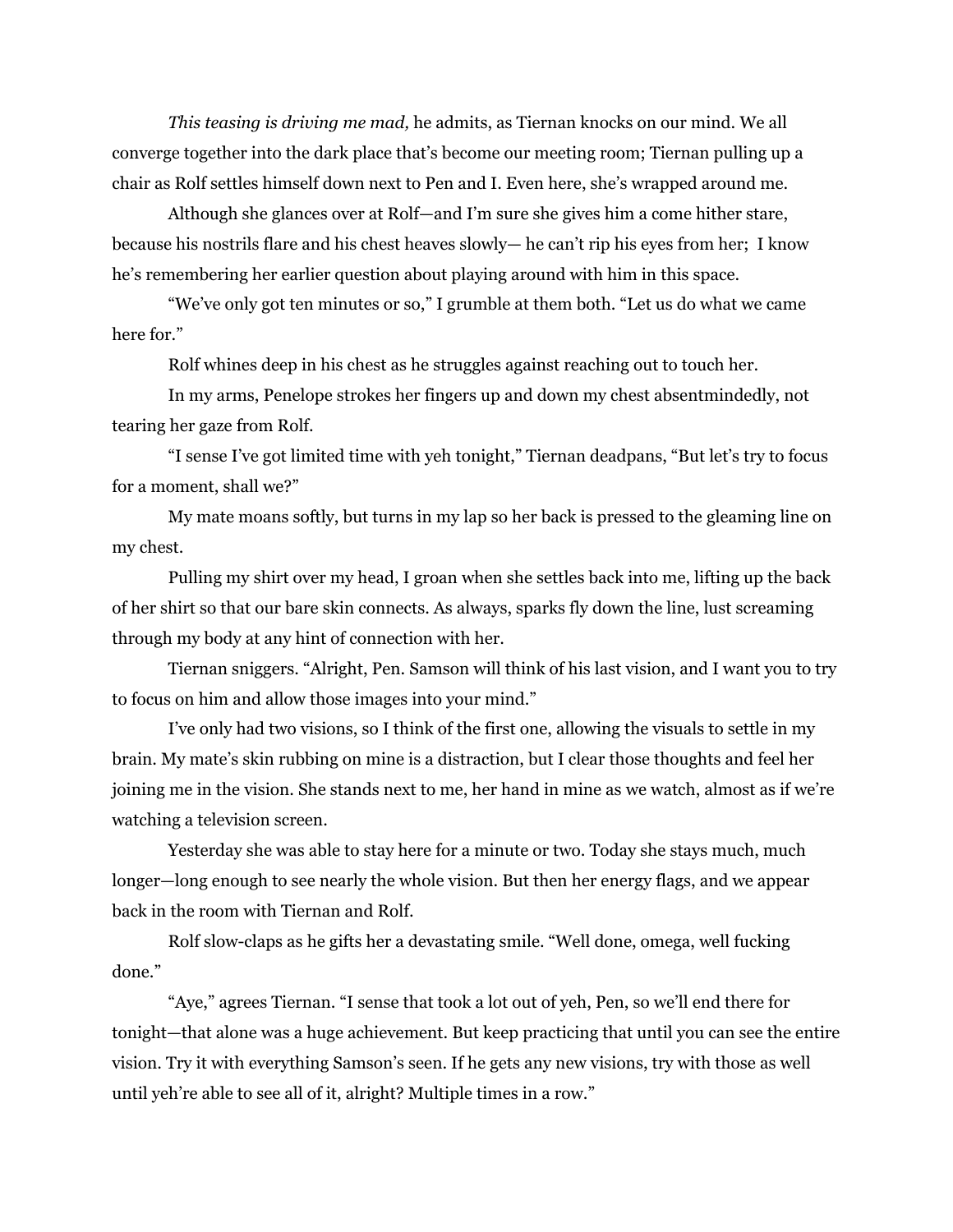My omega lets her head fall back, resting against me as Rolf watches us quietly, giving Tiernan a cheeky thumbs-up.

He chuckles in the seat across from us. "Just a little reminder that our power loves sex, and so if yeh decide to spend some quality time *all* together, it'll actually re-energize yeh." Then he stands and walks off into the darkness, disappearing from our joined consciousness.

"I'll take that as a sign from the universe," jokes Penelope as she flips around, wrapping both arms around my neck. Her soft lips are on mine before I can think of a retort, teasing and devouring me. She pulls us apart breathlessly, before holding her wrist up, pressing the underside of it to my canines. "Bite," she commands me.

My cock twitches in my pants as I shift my hips up against her. I love it when she bosses me around because it just means I get to unleash myself that much harder on her when I wrest control back. Kissing her wrist gently, I flick my tongue along it as she whines in my lap.

Next to us, Rolf pants slightly, leaning forward in his seat as he watches.

"You're next, mate," she growls at him as I sink my teeth into her wrist, tearing the vein that throbs closest to the surface of her skin.

He growls as bright blood splashes down between us, Penelope hissing at the sharp pain.

Our omega rubs her wrist down my chest, moaning as blood sizzles and spits along the golden line traveling from my chest to my cock. Then she turns her wrist to herself, laughing as blood drips from the wound to land on her chest, sliding down her small breasts and coating her nipples.

Growling, I lean forward and suck the blood off the pert tips. Sunlight and tangy sweetness fill my mouth as she groans, thrusting her hips up against me, leaning back with both hands on my thighs.

Next to us, Rolf falls to his knees off his chair, his big chest heaving as I glance over at him, at my own self. I'm still not entirely accustomed to having another entity in my mind. At the same time, I can feel his desperation to touch her, as if it were my own. Because it is, in a way. I can only imagine what it will feel like for us both to fuck her. *I cannot wait.*

"Rolf has need of you, omega," I command her as she writhes in my lap, lost to the sensation of my mouth on her breasts.

"Back in your chair, Rolf," she says to him, pointing at the chair he slid from.

He hops back in and rips his shirt over his head, revealing a chest just like mine, golden line and all. He's tanner than I am, wavy black hair giving him a slightly different appearance.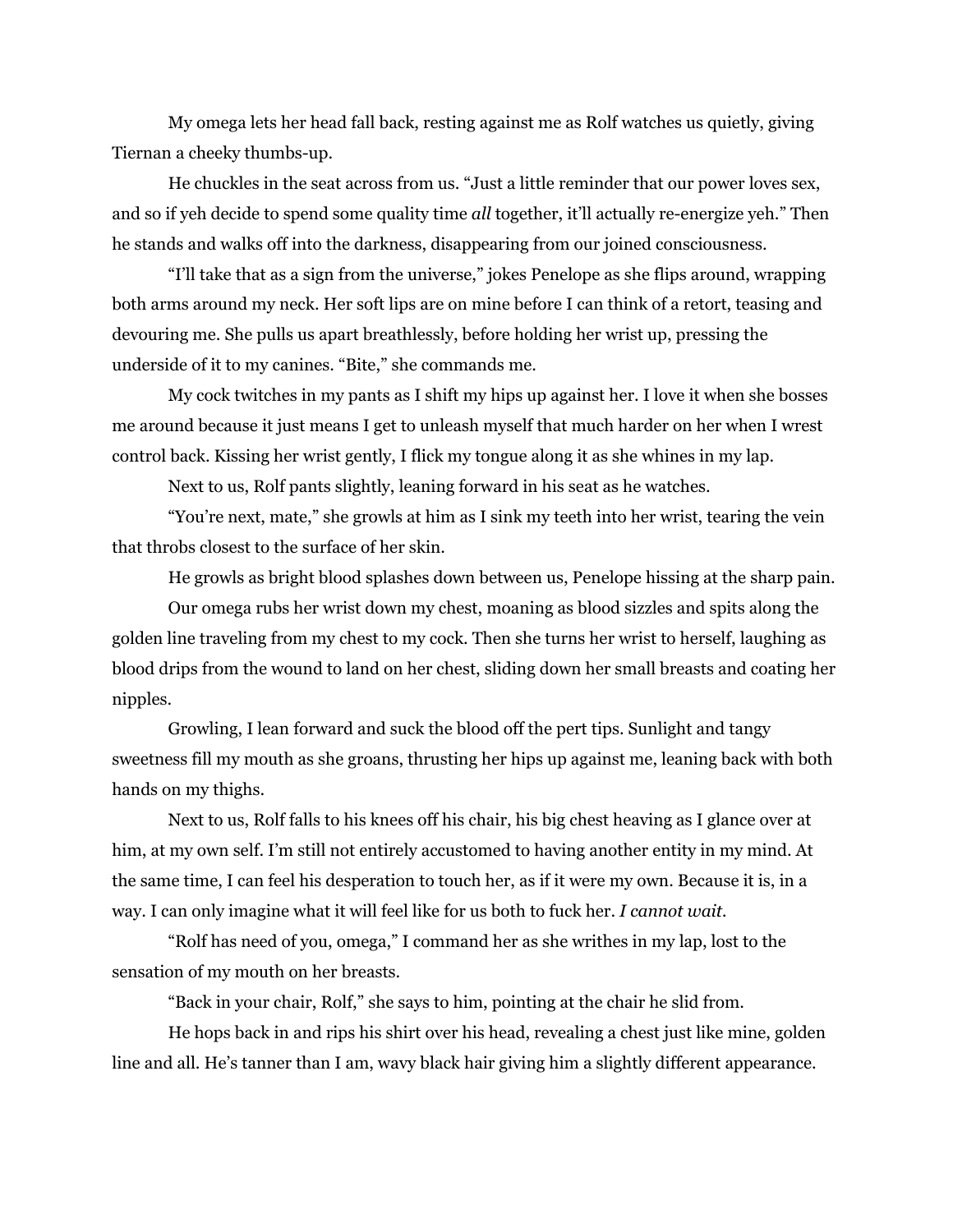Our omega slides off my lap, blood dripping between us as she drops to her knees in front of Rolf, gripping the edge of his waistband. Already his cock presses upward in his pants, hard as mine is. She chuckles when he lifts his hips to assist her in pulling his pants down. But before they even get to his knees, her mouth is on him, sucking him deep into her heat.

Rolf bellows as he arches his back, pumping his hips to meet her, bringing his fist to her hair.

She sucks him hard, and I feel the faint echo of her ministrations on my own cock—not as vibrantly as if she were sucking on me—but enough that I wonder if having sex like this might actually drive me mad from lust.

"I've never done this, Pen," he admits as his hips buck up against her mouth, his breath leaving his body on a hiss. "Goddess, please, go slowly with me. I'm ready to explode."

I watch as Rolf's thick cock pops out from between our mate's teeth.

She chuckles as she leans forward to lick up the vein on the underside of it, and I gasp, throwing my head back when I feel the residual sense of her tongue on my own cock.

Penelope glances back at me before sucking gently on Rolf again.

My answering moan as I remove my pants and fist my dick is all the encouragement she needs.

"Rolf, are you telling me you're a virgin?" she asks quietly, hopping to a stand as she straddles his lap.

Rolf gasps as he runs both big hands up her back, pulling her close to his chest, groaning when her nipples stroke the golden line gently. "While I can connect with past seers, I have never existed until Samson. And even though I feel much of what he feels when you two connect, it's not the same as this, what we're doing now. So in a sense, I suppose I am."

Penelope snickers as she looks back at me. "Let's blow Rolf's mind, alpha. Let me take him first, and when that's done, take me while I ride him."

"Once again with the demands, omega," I snap, attempting to infuse alpha command in my voice. But she's aware of how much I adore her bossiness, and she's unapologetically herself at all times with me. I wholeheartedly adore it, the way we are together. She is my greatest treasure. I love her more than my books, even, and that is truly saying something.

My mate reaches forward, wrapping delicate fingers through Rolf's hair as she tugs his head back—hard, biting up his neck.

I nearly laugh at his reaction when she surges forward and then back, seating herself down on his already-leaking cock.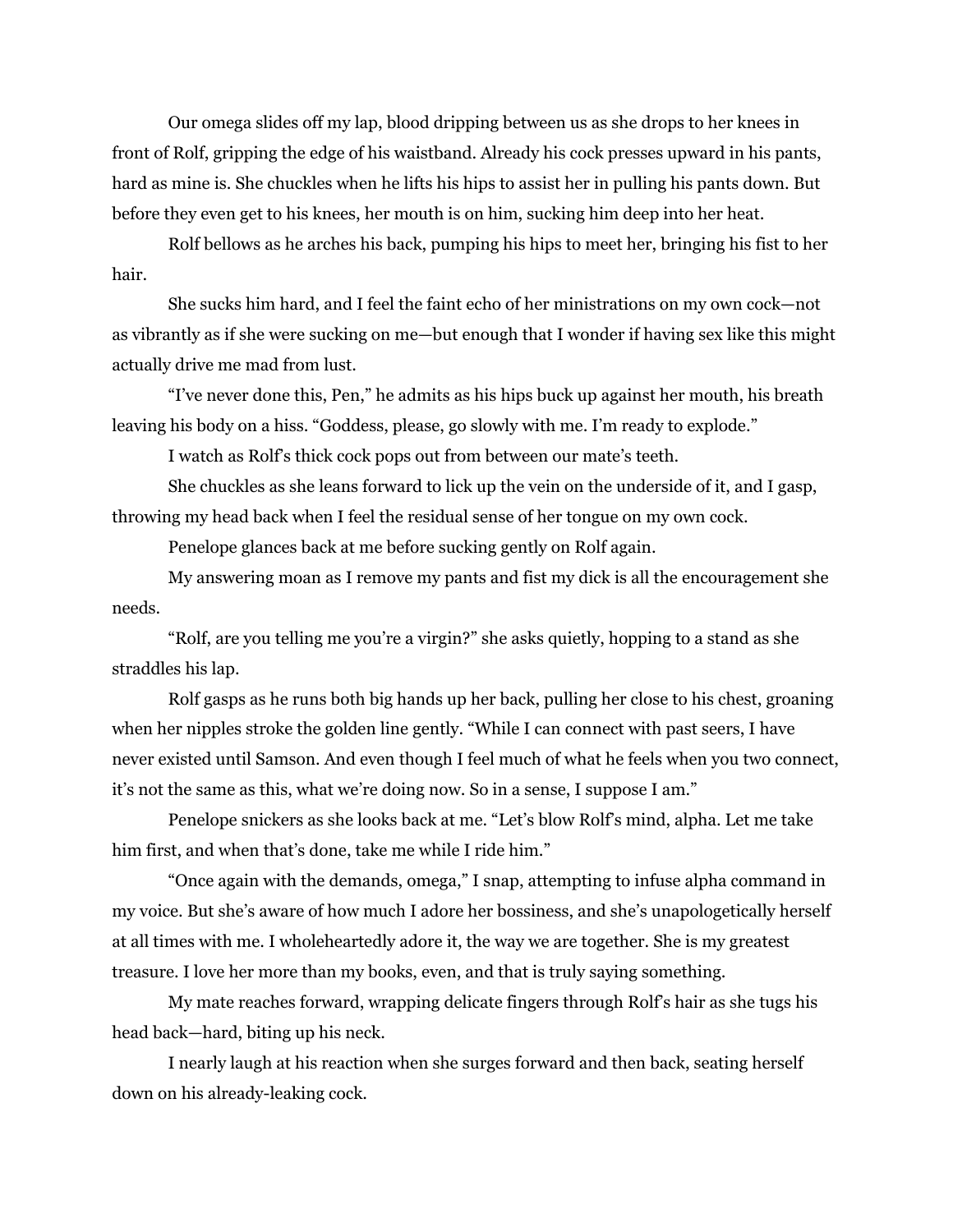The other alpha roars his pleasure as she thrusts her hips slowly, purposefully against him.

"Just feel me, mate," she purrs into Rolf's ear. Even so, the bond tells me she's desperate for more with Rolf because he feels so good to her. Similar to me, yet different. It's...fascinating.

Rolf's chest heaves as he grips the sides of the chair, pumping up into her with slow, measured strokes. "I feel you everywhere, Pen, on every inch of my body." Growling, he leans in, nipping at her breasts as she moans.

The deep residual feel of her fucking Rolf is driving me to distraction, and yet she told me to wait. But the sight of her blood coating his chest, and the feelings rocketing down our bond–it's enough to make me explode. Every inch of my skin is getting attention like this. It's distracting and delicious, and I never want it to stop.

She's still not strong enough to stay buried in my mind indefinitely, so our time is limited. Pen rocks up and off Rolf's cock as he grips the edges of the chair, snarling with desire.

Slick coats him as he punches his hips up to meet Pen, starting to build a rhythm. His dark brows are furrowed into a vee as he stares into his lap, watching where our omega takes him.

And then, suddenly, he comes with a bellow, big hips fucking our mate wildly as he roars over and over. Rolf comes down with a series of grunts as Pen continues to rock up and down him purposefully.

Then she slides off his lap and turns to me, all hooded lust and need. Behind her, Rolf slumps in the chair, practically catatonic. "Goddess help me, that was fucking incredible," he groans. "I promise I'm a fast learner, and I've been watching you both for a while. Just...gimme...minute," he grunts out as he struggles upright in the chair.

I let out a deep chuckle as my eyes flick from Rolf to my mate. She's riled up, practically ready to come, but she needs more than what Rolf could give her for his first time. She needs a practiced touch. She needs *me*.

"Get on me now, omega," I command her, smirking as she hops up into my lap, folding her legs around me as she slides down onto my cock. I don't want it like this right now though, so I shift out of the chair, thinking up a bed I can stalk to and throw her down in. Turning to Rolf, I smirk. "Watch and learn, alpha."

He waves me away with a middle finger as he settles himself back into the chair, wiping his fingers through the blood on his chest, groaning as it seeps into the golden line and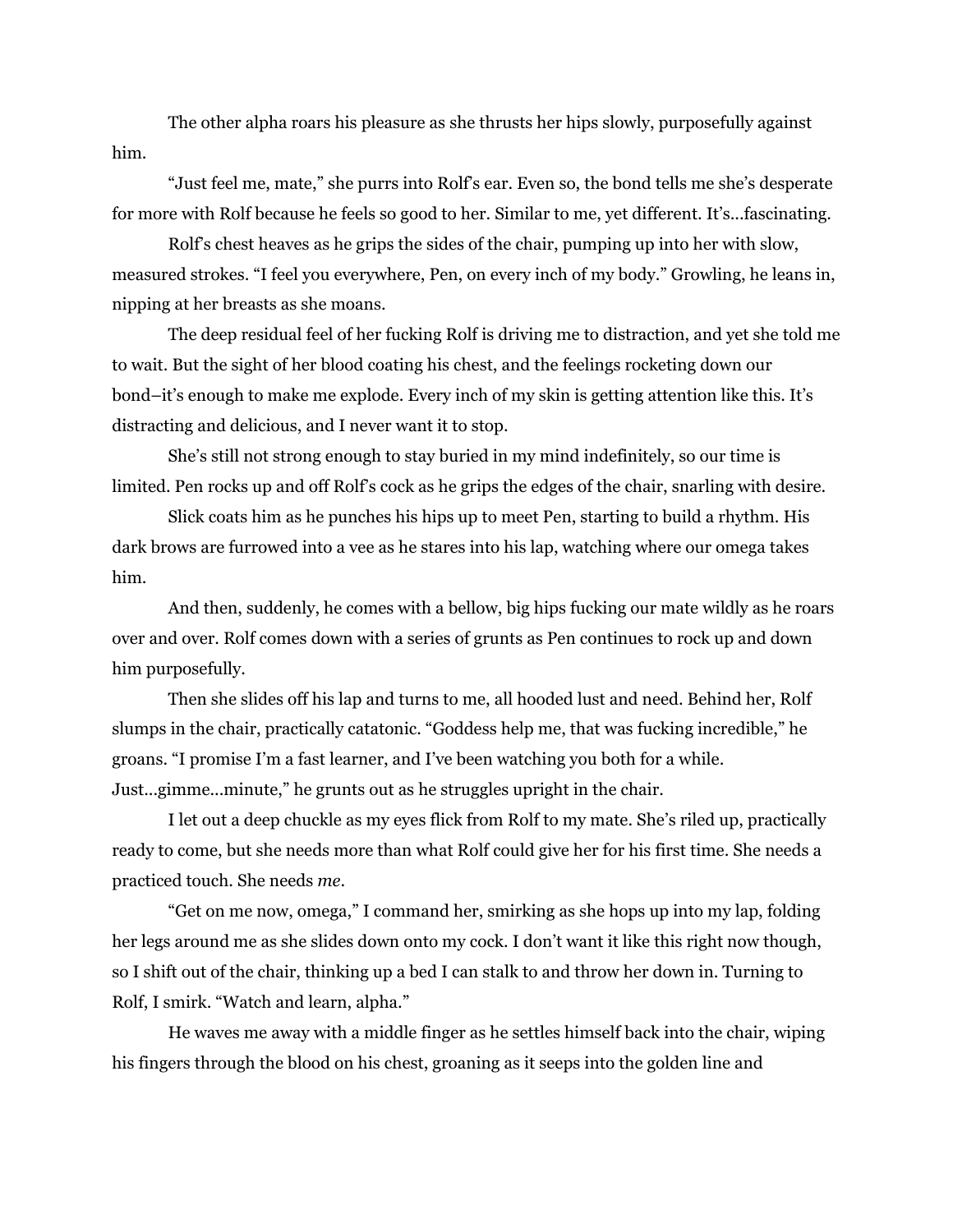disappears with a hiss. "Goddess I could come again from this," he admits as I toss our mate into the center of the bed.

She bounces twice, but before she can stop chuckling, I'm on her. I press my hips between her thighs, using my knees to spread her wide as I run my cock through her folds. She's already soaked from Rolf's cum, and I find it...intoxicating. Leaning in, I nip at her breasts hard, until she's covered in tiny puncture wounds, blood welling to the surface of her skin.

Behind us, Rolf groans, desire and need shooting down our shared bond as he experiences her again through me. He stands and comes to the side of the bed, leaning against one of the posters to watch us, both hands on his cock as he strokes slowly.

I glance up at Rolf, our dark eyes connecting as I share with him my plans for our mate.

He practically purrs with excitement as he hops onto the bed next to us, reaching for our omega and pulling her on top of him in the sheets.

She moans when he wraps both fists through her wild red hair, taking her mouth. He's far less gentle this time, learning quickly just how rough she likes us in the bedroom, just how wild she needs us. He releases her hair just long enough to run big hands down her back, over the beautiful pale globes of her ass. Gripping her cheeks, he spreads her wide as he slips back inside her again, pumping hard.

"Oh God, Rolf," she groans. "You weren't lying about being a quick learner, that feels fucking amazing."

He chuckles as I crawl across the bed and take my place behind her. Through our bond I feel Rolf's determination to make this good for her, and I send him my support. Leaning in, I press my stomach to Penelope's ass, letting her rub against my cock as Rolf thrusts slowly—in and out and in again.

She kisses him with wild abandon, taking out her growing need on his mouth and neck and shoulders, nipping and biting.

"More, mate," he commands, yanking her back by the hair as he sits up on his elbows, still pumping slowly. "Draw blood, if you wish."

I can't see my mate's face, but I feel her need for release simmering just under her skin as she attacks Rolf's skin with flat teeth, biting hard enough to leave indentations on the smooth skin within her reach.

He growls, ending in a chuckle as she slowly begins to unravel, begging with her body for more—faster.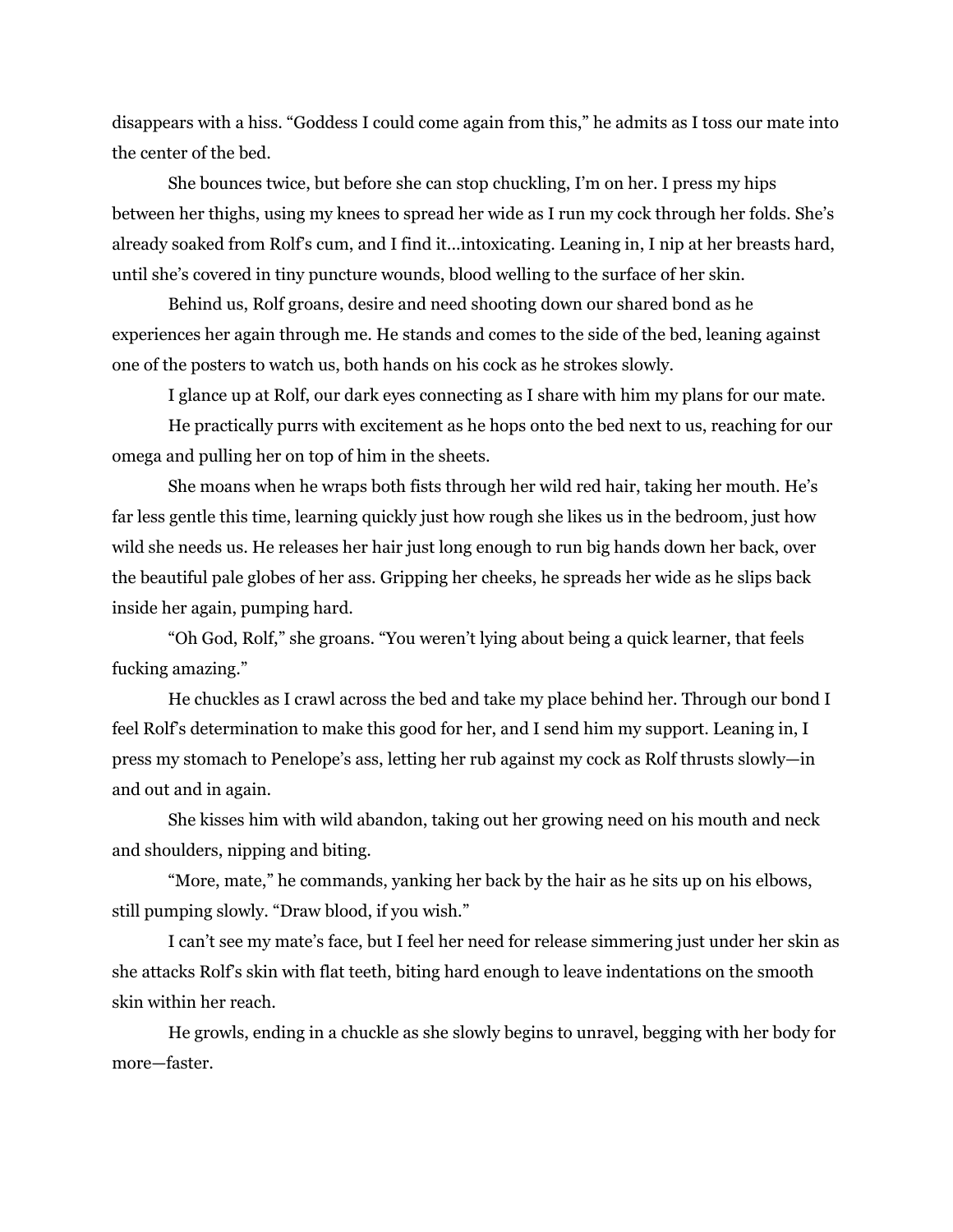Rolf is a quick learner, indeed. His slow, steady torture of Penelope is driving the both of us wild because I can feel her teeth on my skin every time she bites him. I can feel the desperation building between her thighs as he fucks her steadily, never picking up the pace at all.

I run my fingers down her back as she snarls, sitting upright to move herself on top of him faster.

"No," we both command her as she gasps. My alpha command is enough to throw her over the edge most days, but to hear it from both of us? I can feel her shock and need all the way to her bones. Running my hands up her back, I circle her neck and press her forward onto Rolf once more.

"Stay, Penelope," I direct her as Rolf smiles smugly.

Our mate whines and shifts her hips, trying to get more friction from Rolf as he keeps up a slow, hard pace.

Reaching between my mate's thighs, I circle Rolf's cock with my hand as he hisses. He pumps into her several times, slick and cum coating my hand as he glances over her shoulder at me.

I can feel his question. Here, in this place. Can he and I touch? Should we?

He is me and I am him, and I see no issue with it. So I remove my slick fingers from his cock and I slide them into Penelope from behind as she gasps. I move my other hand to Rolf's sack, cupping it and tugging it as he hisses, punching his hips up to meet our mate.

Together they groan as I work them gently, preparing them for me. And because I am fucking myself, I can feel not only Penelope on my cock, but my own hands on my body. It's...intoxicating, and distracting because multiple sets of hands are touching me everywhere, lighting every inch of my body on fire.

Our time is growing short though, my mate's focus is slipping as her desperation for release ratchets up.

I mount her from behind, bracing myself with a hand on the bed as I run the other over her stomach and chest, circling her neck. "Hang on, mate," I snarl into her ear as I slide slowly into her ass, all while Rolf still takes her from the front.

She screams immediately, so incredibly full of both of us.

Below her, Rolf belts out a series of expletives.

I am not far behind him because buried inside her like this, I can feel him too. "Move, Rolf, as one," I command.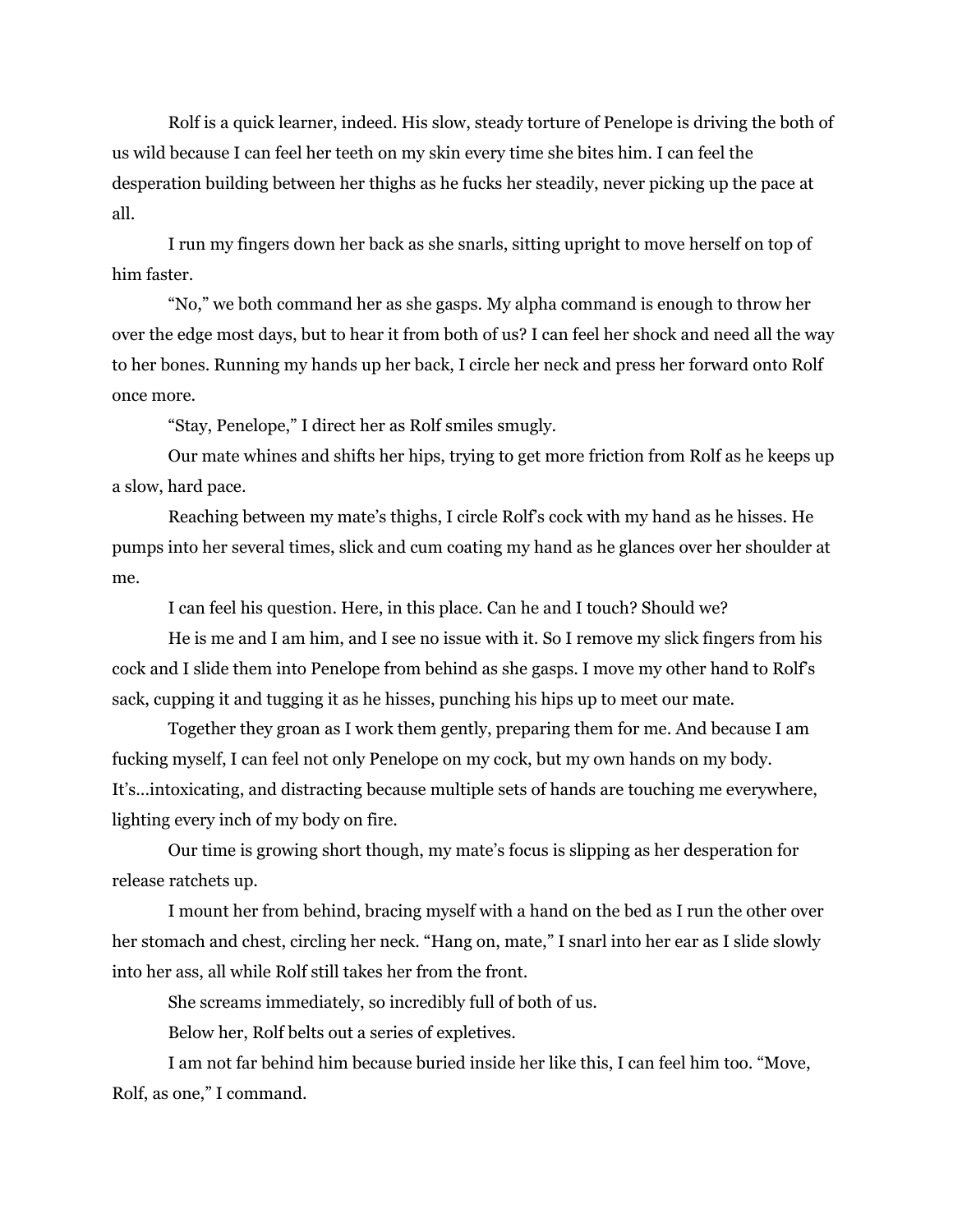He does, sinking out, and back in—hard—at the same time as I do. His dark eyes flick from mine to our mate, astonished as he watches her lose her mind to the feel of us both.

Sparks fly between us as our omega's skin slides against the gleaming line on my skin, as she leans forward to lick up the matching one on Rolf's chest.

He picks up the pace then, unable to hold back, so I match it.

And then, together, we are fucking Penelope with such wild abandon that I am slightly concerned we will break her. But the roaring desire and need screaming through our bond tells me otherwise. As always, I unleash every part of myself on her, pouring all my want and lust into each pump of my hips.

It does not take long before she explodes, screaming into the empty space as Rolf and I follow her quickly into ecstasy, our joined roars shaking the bed as we come together, over and over. Orgasm doesn't fade like it usually does, but surprises me when it builds again and we come fast and hard—twice, before our bodies begin to settle.

Every nerve feels like a livewire, prepped to explode at a moment's notice. Deep power flows through the three of us as the glowing line on my chest burns brighter, hotter. I slide my cock out of my mate and fall back onto the bed, pulling her gently off Rolf and into my chest.

Her breath comes in fast, short pants as she looks up at me, her face pink from exertion. "That was...I don't think I can even find words, alpha."

"I feel incredibly powerful," admits Rolf behind her, rolling to his side as he reaches long fingers out to stroke her hip. Leaning in, he kisses his way up her shoulder as he presses his chest to her back, purring deeply for her.

"Oh God Rolf, you're about to get me started all over again, but I feel myself slipping," she admits, glancing up at me. "I can't maintain focus here for much longer."

"You were incredible, mate," agrees Rolf. "We will get stronger together, but your love is a blessing."

I smile, watching them connect like this. I am Rolf and he is me, but to fuck her like this as two separate entities… I will never be able to get enough of this. And I cannot wait to do it again. "We're leaving, Rolf," I tell him kindly. "But as soon as we're recuperated, we'll be back for more."

He nods gently to me as we fade out of our joined consciousness and reappear in my room, although we're in my bed now.

"I have questions," Penelope moans, pushing just far enough away from me to glance up. "Of course you do," I chuckle. "Let's hear them."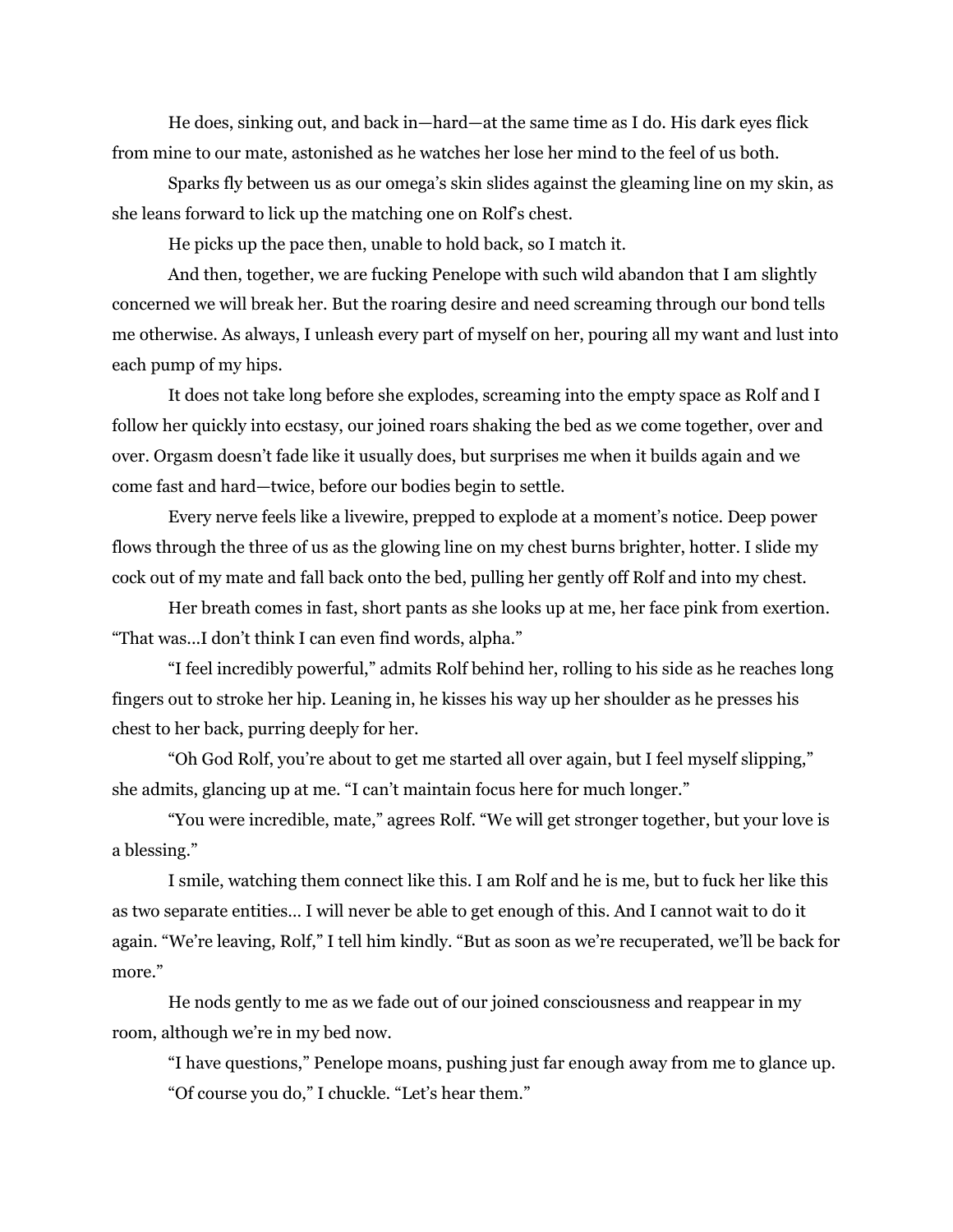## Pen

I can admit to never having a threesome in my life, although I always found the idea incredibly hot. But I also imagined it could be a little awkward, maybe a little ungainly as you figure out who puts what where.

But that thing we did just now? I don't think anyone has ever had sex that good in the history of the universe. Because watching my mate as two separate males, both railing me into the bed with practiced strokes? Yeah, I will never not want that.

My body feels abused and sore, but strong and vibrant too. I'm going to be walking bowlegged tomorrow, but already I can't wait to recover enough to get back in there and fuck Rolf again.

Samson laughs quietly as he strokes my back. "You are distracted, omega. Tell me what you're thinking about."

Now that he's truly embraced who he is, the way he speaks is changing slightly. The German comes through a little more when he's upset or angry or enjoying my body. His English is infused with a bit of an accent too, and I find it completely irresistible. Hot German literature professor? *Yes please.*

"I was just thinking how you're every fantasy I ever had, come to life."

My mate smiles, leaning in for a deep kiss as he pulls my body on top of his.

"You are *my* gift, mate," he whispers when we break apart. "Now ask me your questions."

"Okay, hear me out," I start as my mate quirks a brow upward devilishly. "Since Rolf can connect with other seers, do seers have like, big seer orgies in one another's minds?"

Samson throws his head back, wiping a palm across his face as he roars with laughter. "You will never cease to amaze me, woman. After that incredible round of lovemaking, you need a step further?"

I shrug and smile. "I'm not saying I want to have an orgy, I'm just trying to learn more about what's possible. Is that a thing? Or is my mind dirtier than the average person?"

My mate is unable to hold back as his beautiful lips pull upward into a smile—pearly white canines showing as he rolls himself on top of me, hips meeting mine.

"Rolf tells me seer orgies are a thing. You aren't the first to ask about this," he admits as he drags his cock through my folds, smiling the whole time.